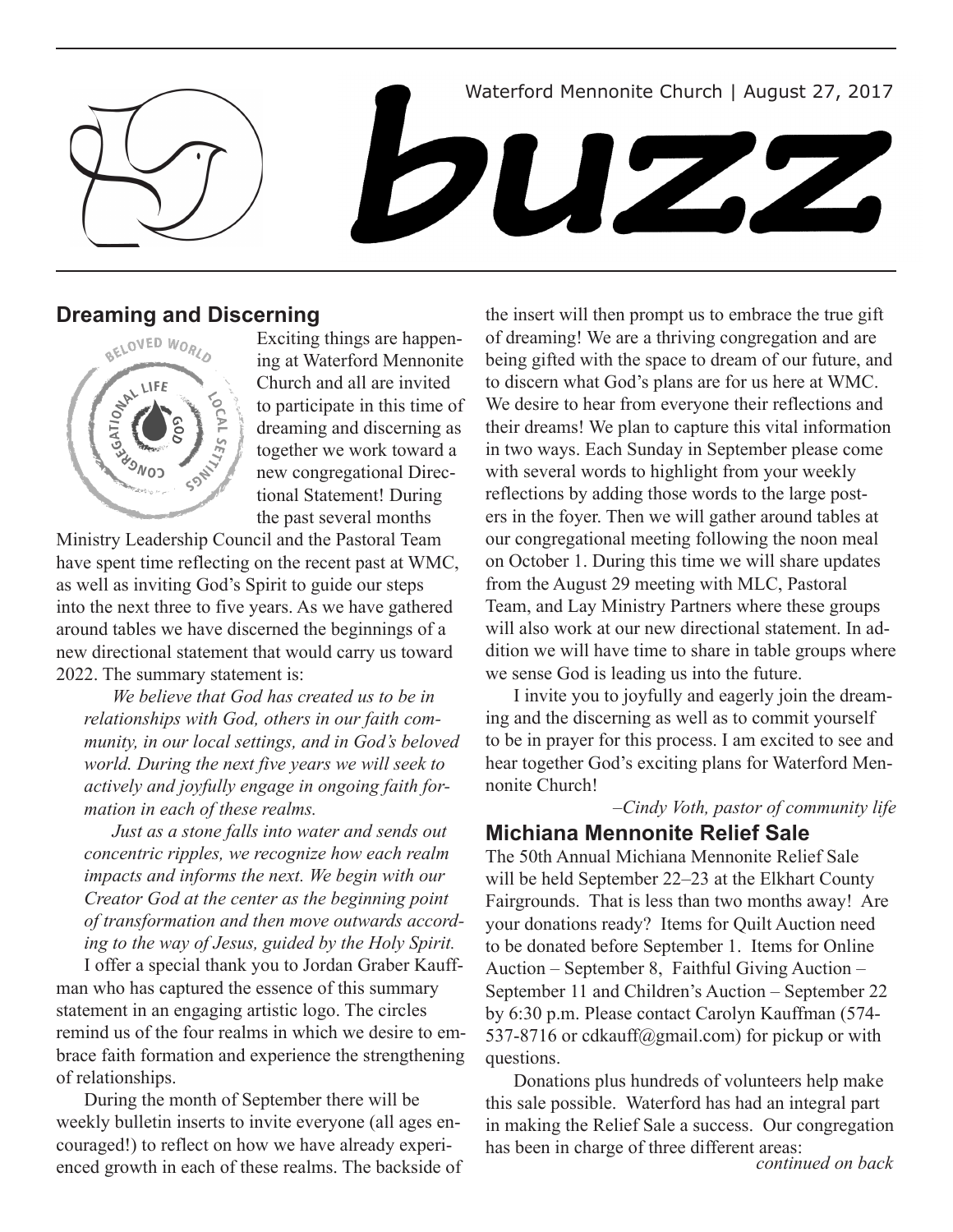### **Sausage Tent**

Byron Yoder has chaired the sausage tent for many years! Sausage is fried for sausage sandwiches and the Saturday morning breakfast. Approximately 20 volunteers, working two-hour shifts, are used throughout the weekend. Volunteers' primary job is to arrange cut links of sausage in the baskets to be fried. Someone else does the frying. The work is not heavy. Byron is also looking for someone to co-chair this booth. Please consider if this is the position for you.

### **Dairy Bar**

Aaron Lehman and Al Zimmerman chair this booth. Menno tea, pop, water and ice cream are sold. Approximately 20 – 24 volunteers, working two-hour shifts are used throughout the weekend.

### **Popcorn**

Kevin and Lorene Miller provide leadership for this booth, which sells various Yoder Popcorn products to take home as well as freshly popped for eating at the sale. Additionally, children and parents roam the Saturday auctions, selling popcorn and drinks. Approximately 12 adults and 8 – 10 children are needed to work in two-hour shifts throughout the weekend.

Please consider if you would like to volunteer for one of these areas. If you have questions, talk to one of the chairpersons. Sign-up sheets will be available in early September.

# *continued from front* **Ecuador Mission: What's Next?**

You are invited to attend an evening of listening, learning and renewal of commitments to support the mission and ministry of Jane, Jerrell, Sierra, Naomi, Teresa and Jordan Ross Richer. With the doors now opening to return for a second three-year term of service, we will hear of exciting new developments taking place in their calling to serve among the Cofán community in the Ecuadorean rain forest.

What: Ecuador Mission: What's Next?

Who: Jane & Jerrell Ross Richer and the Ecuador Ministry Support Team

When: Sunday, September 17, 2017

6:00 – 6:30 p.m. Ice cream in the Fellowship Hall 6:30 – 7:45 p.m. Gathering and Presentation

Where: Waterford Mennonite Church

 65975 S.R. 15 Goshen, IN 46526 574-533-5642

### **Agenda**

- 1. Opening welcome
- 2. Greetings from Mennonite Mission Network
- 3. Reflections from Latin America by Luis Tapia
- 4. "Ecuador Mission: What's Next?" Jane & Jerrell will share their vision for the next three years of ministry among indigenous Christians in the Rain Forest
- 5. Invitation for Renewed Prayer and Financial **Commitments**
- 6. Closing Prayer

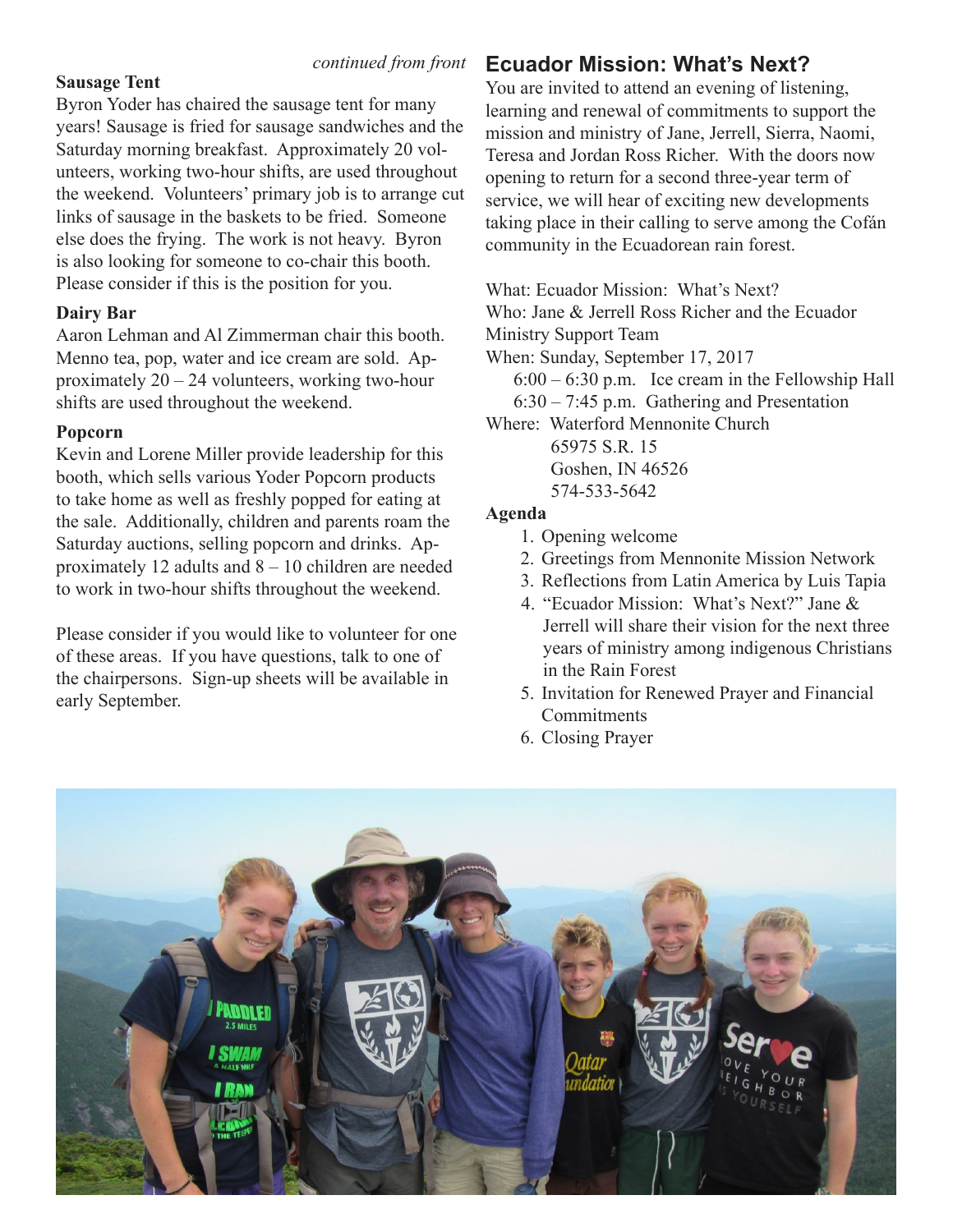# **Men's Prayer Sunday School Class**

Hello Waterford. I wanted all of you to know about the calling I have been feeling for some time to start a new Sunday School class. The format I am proposing is modeled in part after the Praying Companions Sunday School class for women that my wife Ruth attends.

The calling I have felt is to provide a place for men whose wives are serving during the nurture hour, single men, or men who just need prayer to join me on Sundays for a time of sharing and prayer. While there may be some men who will value participating in a time like this every week, I expect some will only be able to join us in-between other commitments they have during the nurture hour. There also may be others who join us on weeks when they feel a prompting to pray or to share something that is heavy on their heart.

The constant for this gathering will be me leading the time of prayer and reflection, but otherwise men are free to come whenever they are able to or in need of prayer. I will be in the designated meeting place every Sunday which for now will be in the room across from the Koinonia room. I am proposing to call this group "Prayer Partners" and as I mentioned previously, I view the group in part as a bookend to the "Praying Companions" class for women. I am open to suggestions for other names :). Please contact me with any questions at andrewrh@goshen.edu or 574-238-8735 or just join us on Sunday!

*–Andrew Hartzler*

### **Safe Spaces Trainings for Nursery, Children and Youth Helpers**

The Family Life Ministry Team will be offering Safe Spaces trainings in September. All volunteers with children and youth who have not previously attended a training are required to attend. This is for mentors, nursery workers, Sunday School workers, Wednesday night sponsors, VBS volunteers, etc. Re-trainings are required every three years. There will be four options for attendance:

September 17 – 1st service (8 a.m.)

September 17 – nurture hour (9:30 a.m.)

September 24 – nurture hour (9:30 a.m.)

September 24 – 2nd service (10:45 a.m.)

All trainings will take place in the room right outside the kitchen in the fellowship hall.

Thanks for serving with the children and youth at Waterford! *–Pastor Katie Misz*

# **Coming Soon to Children's Nurture Time**

Many of you who are reading this have already demonstrated your recognition of the reality that church is not immune from the trauma of abuse of children and other vulnerable individuals. You have participated in discussion and training to be aware of the ways in which we at WMC are striving to be a hospitable and safe congregation. You have agreed that there are things to be done to make our space safe for all and have bought into the plan in place to be a safe congregation.

During the conversations that have come about during these trainings, it has been clear that giving children tools to help themselves should also be a priority here at WMC. So the Family Life Ministry Team (FLMT) has a plan to use Dove's Nest Ministry's curriculum to provide these tools. Dove's Nest is an MCUSA organization that provides materials without charge for MC congregations. FLMT has plans to use the curriculum for two Sundays in November. There are plans to have a representative from Dove's Nest here at WMC on August 27 to give our teachers a workshop to help implement the curriculum. The training time will include sample lessons.

A key concept of the Dove's Nest lessons is oft repeated, and is referred to as the child's Circle of Grace, which is also the name of the curriculum. This is defined as the spherical space around each individual as far as the arms can reach. Children are taught to know and honor this "circle" where God is always present. Children also learn that some feelings of discomfort about what happens in that space may be a prompting from God's spirit. Even from a young age, they are able to recognize those feelings and share them with a trusted adult.

Another article will be forthcoming that will provide more information about the Circle of Grace curriculum. Each year, a time will be made to do the lessons with our children, preschool – 12th grade. For our youth, the curriculum teaches middle and high school students about bullying, safe technology use, and building healthy relationships.

Also, this year, there will be a Sunday worship devoted to listening to and responding to the pain and trauma of victims of abuse. This is currently planned for November. Please feel free to ask questions you may have of any member of the FLMT.

With deep love for the children and families at Waterford,

> *Pastor Katie Misz, FLMT pastor; Ron and Vicki Weirich, FLMT lay ministers*